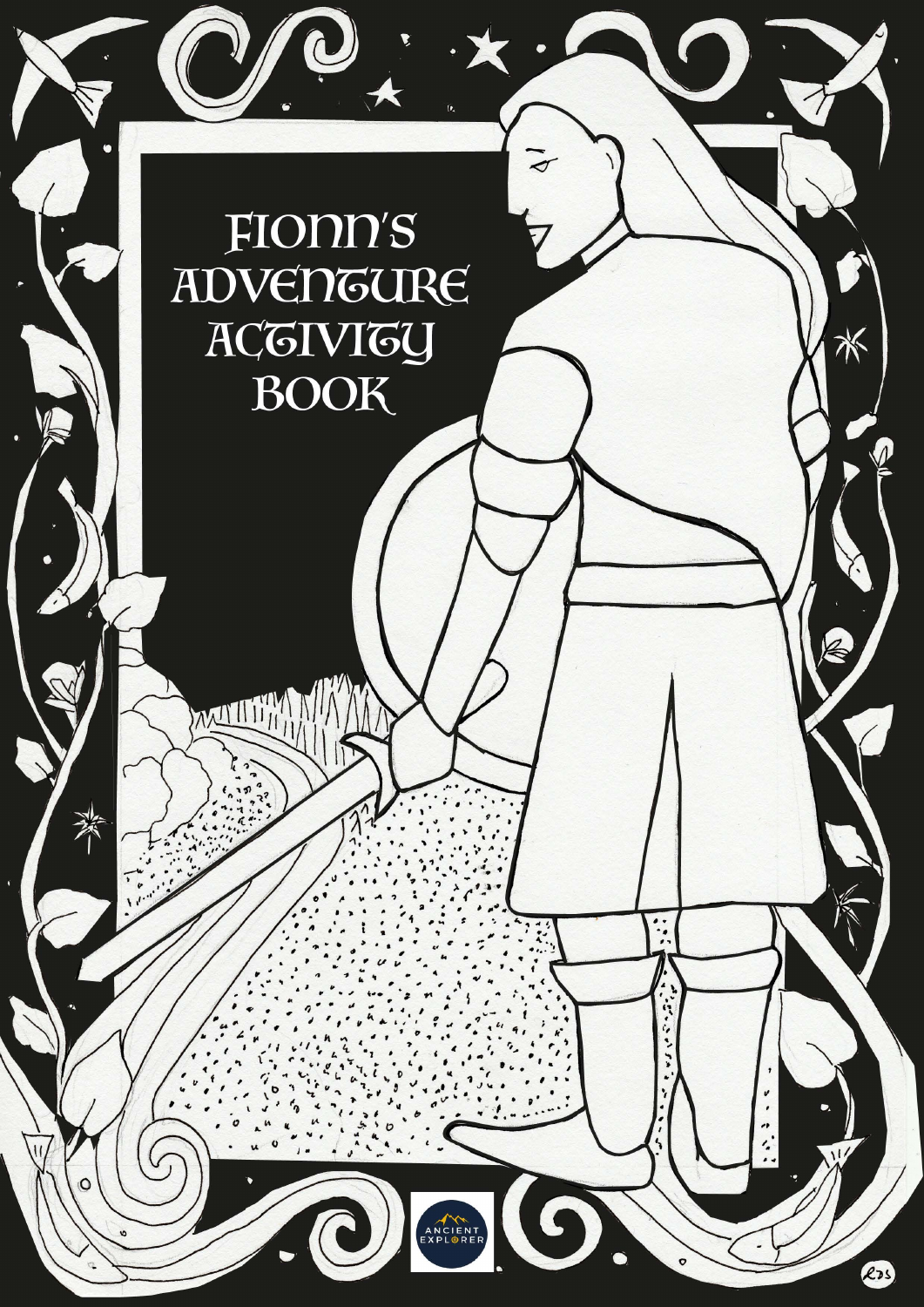#### **THIS ACTIVIT BOOK WAS DESIGNED TO COMPLIMENT ANCIENT EXPLORER'S MINI-SERIES,**  *FIONN'S ADVENTURES* **ON YOUTUBE.**

**YOU CAN FIND ANCIENT EXPLORER'S CHANNEL AT:**



**@ ANCIENT EXPLORER AUSTRLIA.**

**WORKBOOK WRITTEN BY L.A. DUNBAR SOLAS ADELAIDE, AUSTRALIA, 2022.**

**FRONT COVER ILLUSTRATED BY L.A.DUNBAR**

**THIS IS FOR PERSONAL USE AND EDUCATIONAL PURPOSES ONLY. NO PART OF THIS WORKBOOK IS TO BE REPRODUCED FOR COMMERICAL PURPOSES.**

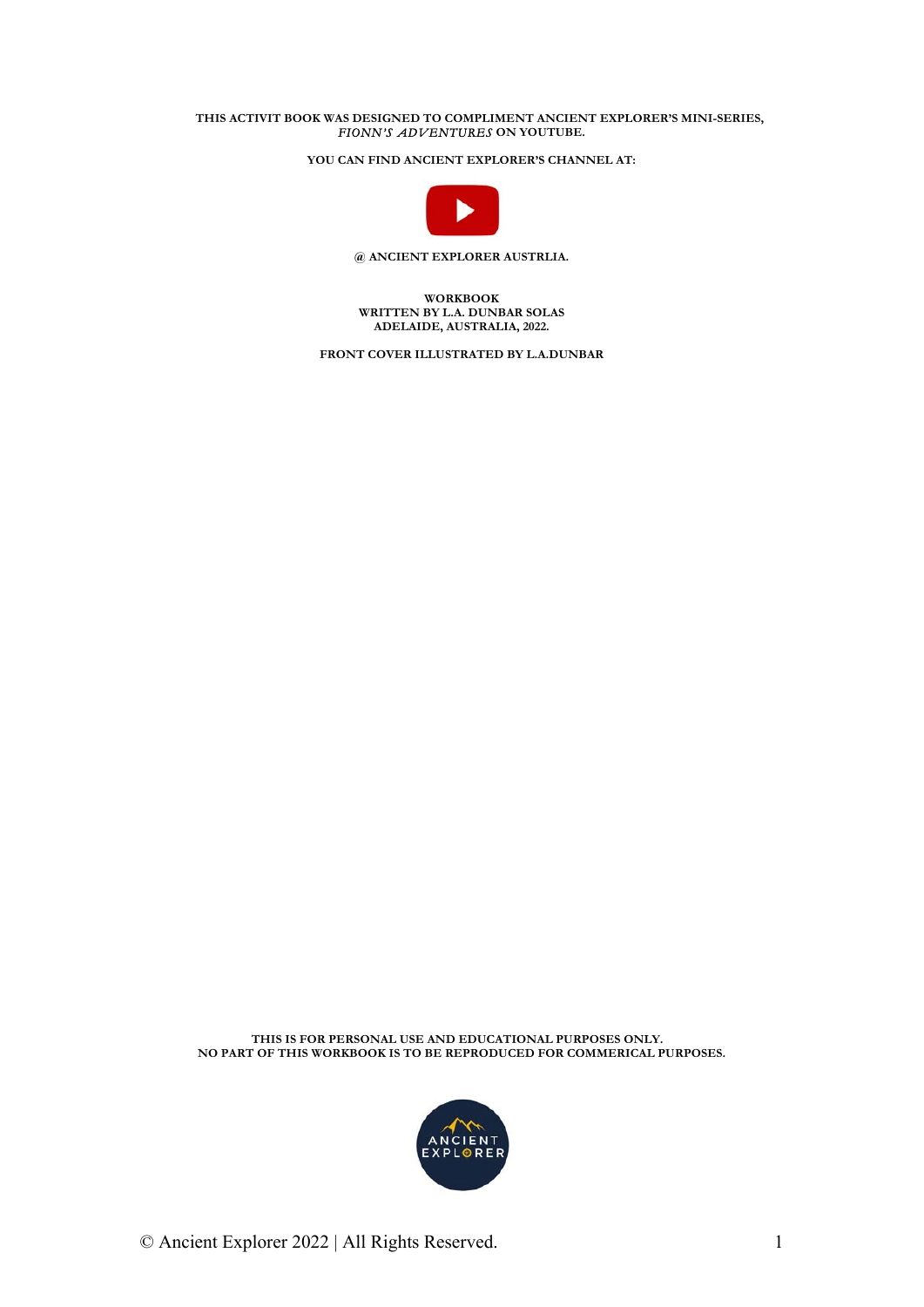# **WHO WAS FIONN MAC CUMHAILL?**

Write a character summary of Fionn mac Cumhaill. Make sure to include details, such as his physical characteristics, who his parents were, and his relationship with the *fianna*, the band of skilled hunter-warriors.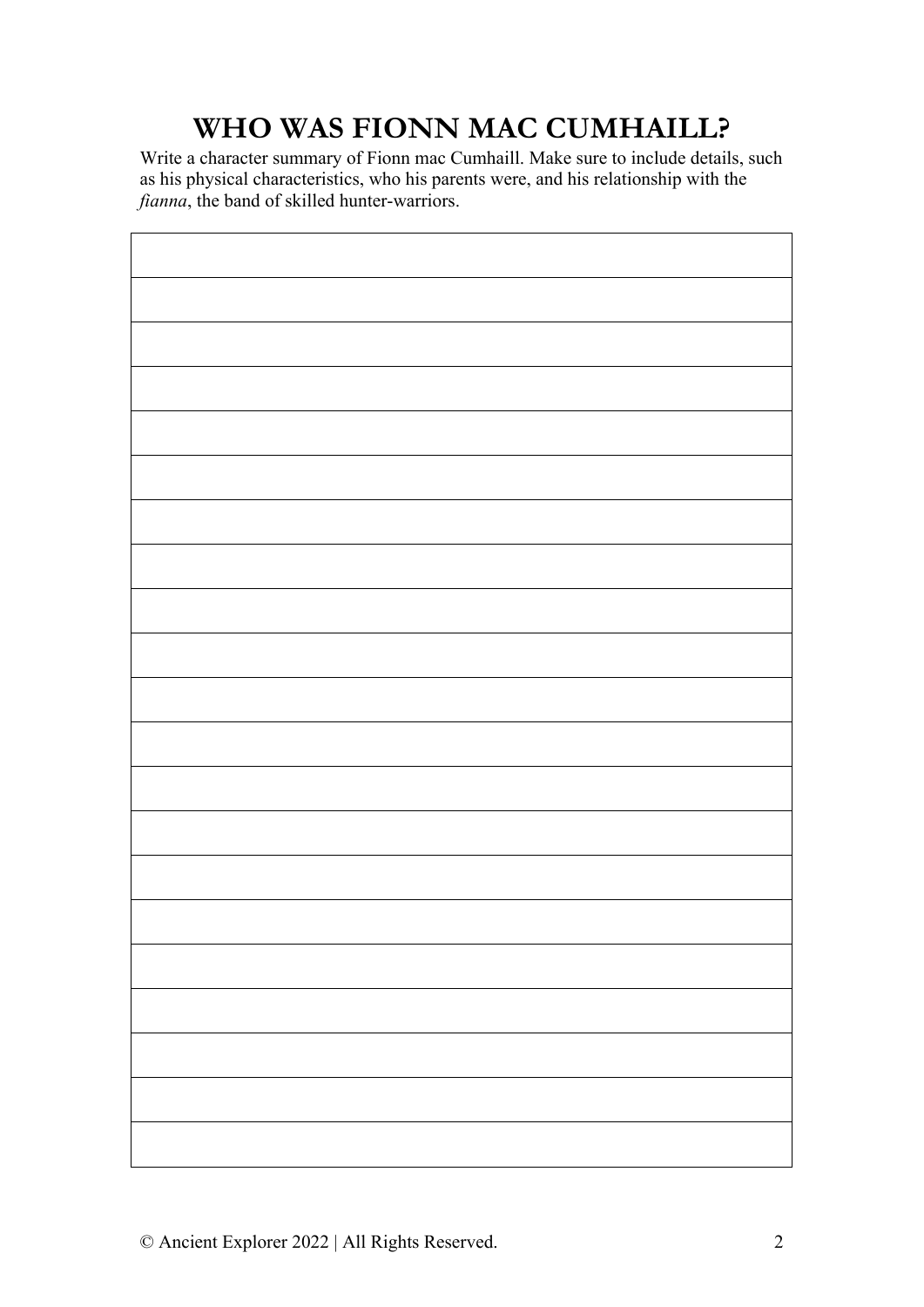#### **FIONN MAC CUMHAILL'S PORTRAIT**

In the box below, draw a portrait of Fionn.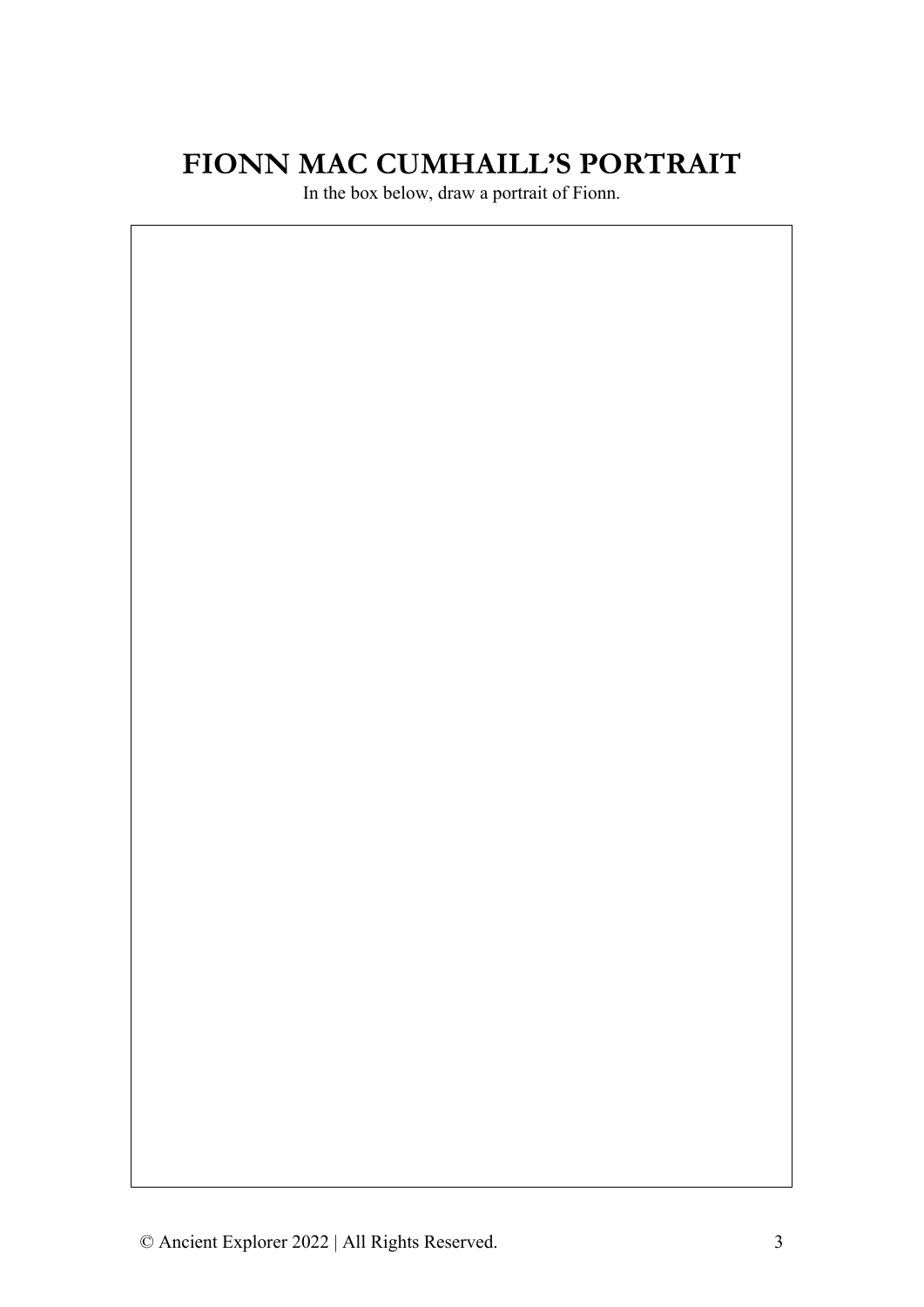# **FIONN'S FAMILY TREE**

Below is a genealogical tree that describes Fionn mac Cumhaill's family. You will notice that most surnames of male members of the family have the prefix, 'mac'. This means 'son'.

Draw a small portrait of each member of his family in their respective boxes.

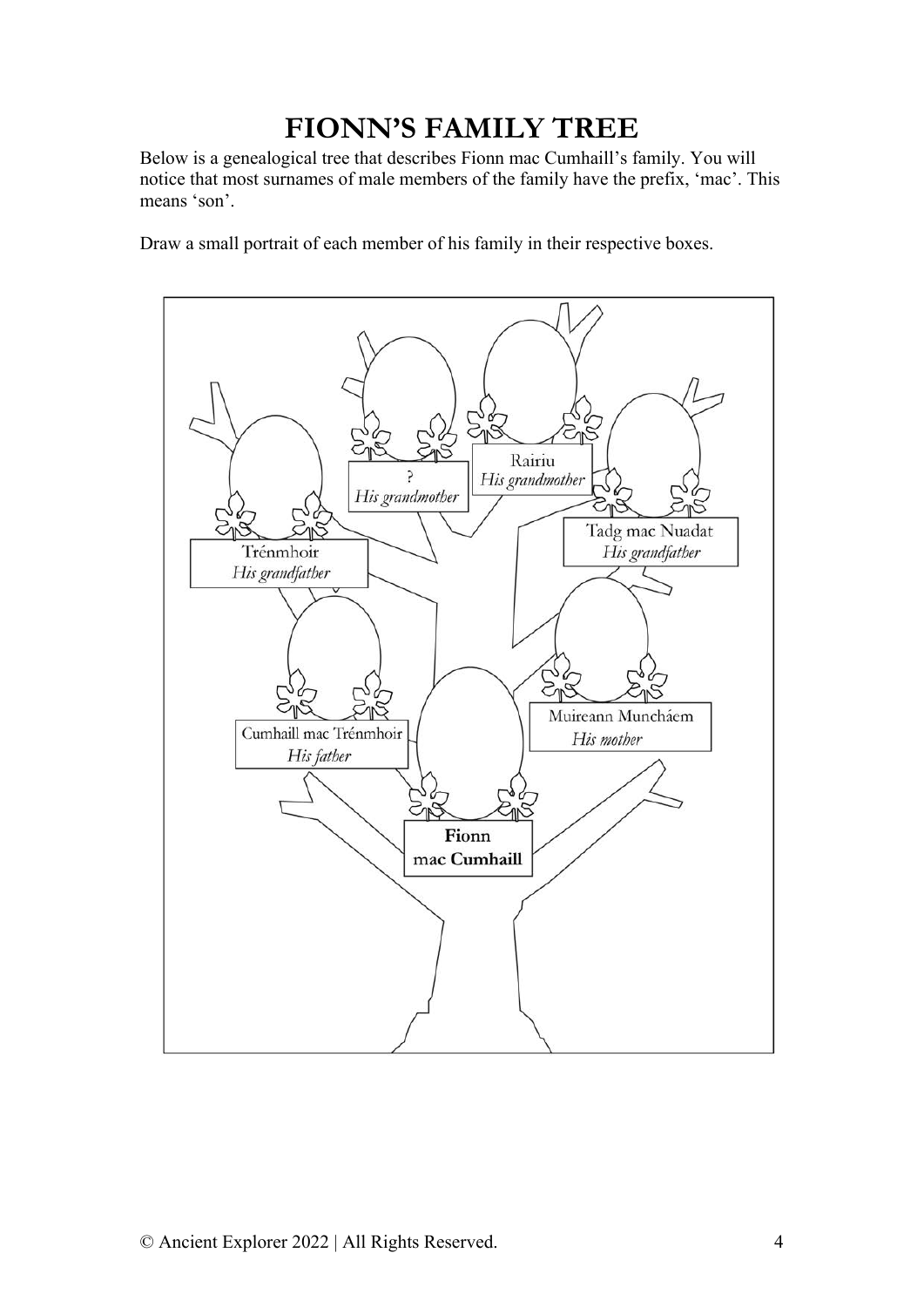# **THE ARCHAEOLOGY OF THE HILL OF TARA**

Write a short description of the archaeological complex of the Hill of Tara. Make sure to describe the site's main features, their dates and measurements, where you can.

In the box below, sketch the Mound of the Hostages, the Neolithic mound and passage tomb located at the Hill of Tara. Make sure to label the main features of the mound.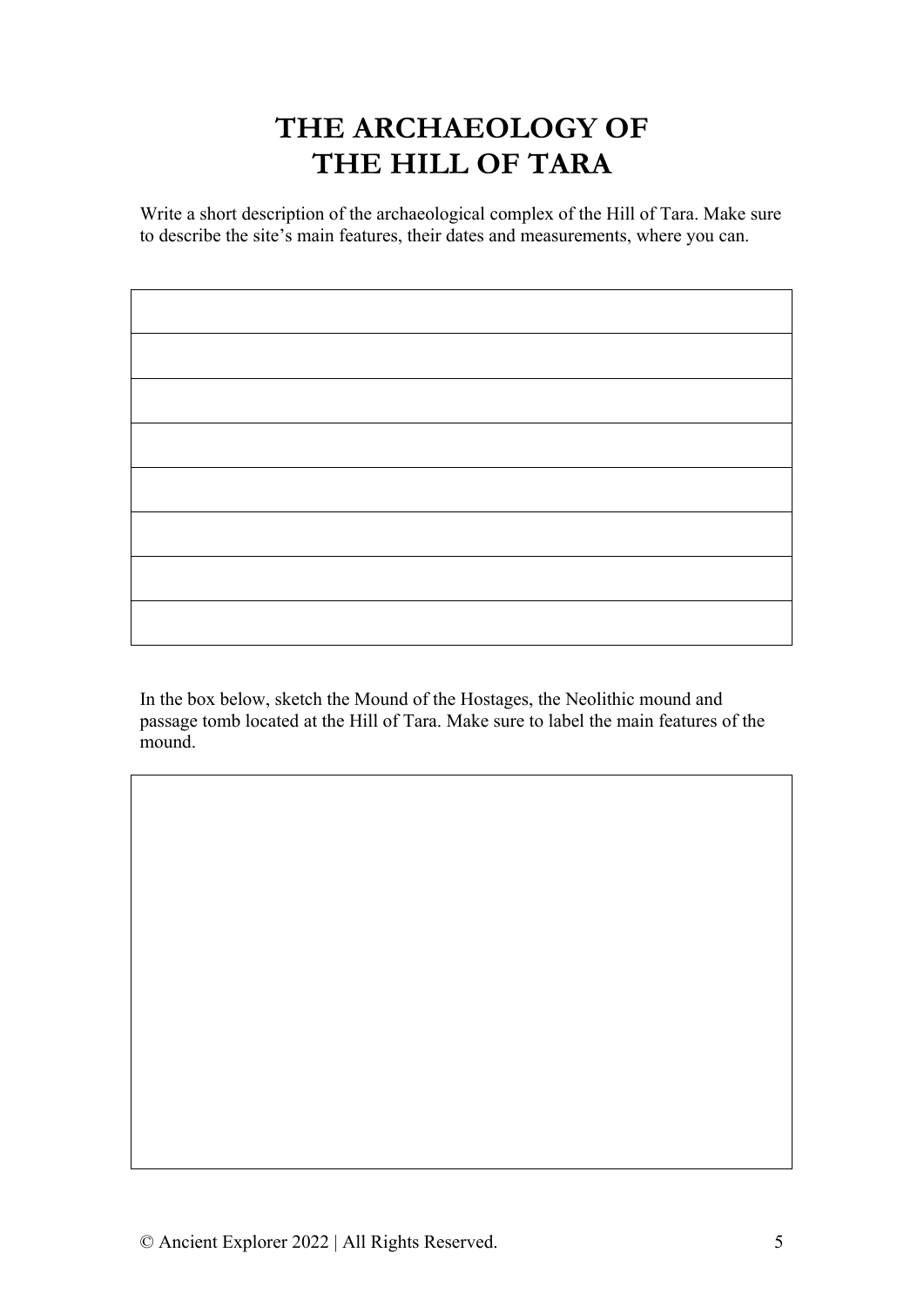#### **THE CORONATION OF THE HIGH KINGS OF TARA**

According to Irish mythology, High Kings of Tara were coronated at the Stone of Destiny. Using your imagination, draw a king's coronation at the place.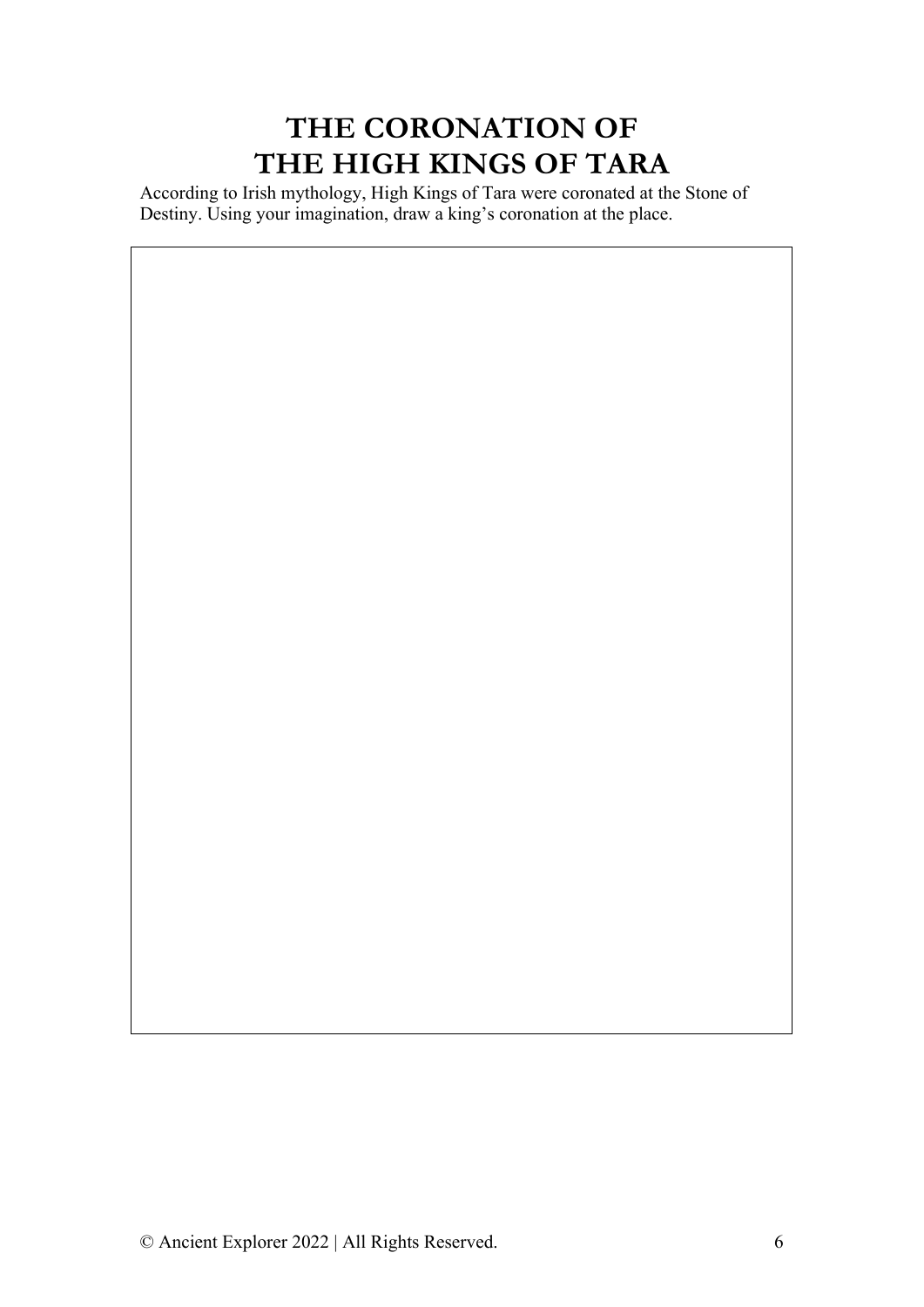# **BIRDS OF THE SLIEVE BLOOM MOUNTAINS**

Today, the Slieve Bloom Mountains, where Fionn was raised by Bohmall and Liath Luachra, is a national park reserve. The reserve is home to a diverse range of bird species, including the peregrine, the merlin, long-eared owls, the red grouse, the raven and the rare hen harrier. Select one type of bird that lives in the reserve and research the species. Then complete a fact sheet about the bird.

# **FACT SHEET**

Common name:

Scientific name:

Size:

Weight:

Life span in the wild:

Diet:

| $\mathbf{1}$ .<br>2.<br>3.<br>4.<br>5. |  |  |  |
|----------------------------------------|--|--|--|
|                                        |  |  |  |
|                                        |  |  |  |
|                                        |  |  |  |
|                                        |  |  |  |
|                                        |  |  |  |
|                                        |  |  |  |
|                                        |  |  |  |
|                                        |  |  |  |
|                                        |  |  |  |
|                                        |  |  |  |
|                                        |  |  |  |
|                                        |  |  |  |
|                                        |  |  |  |
|                                        |  |  |  |
|                                        |  |  |  |
|                                        |  |  |  |
|                                        |  |  |  |
|                                        |  |  |  |
|                                        |  |  |  |
|                                        |  |  |  |

#### **FIVE INTERESTING FACTS ABOUT THE BIRD**

My bird drawing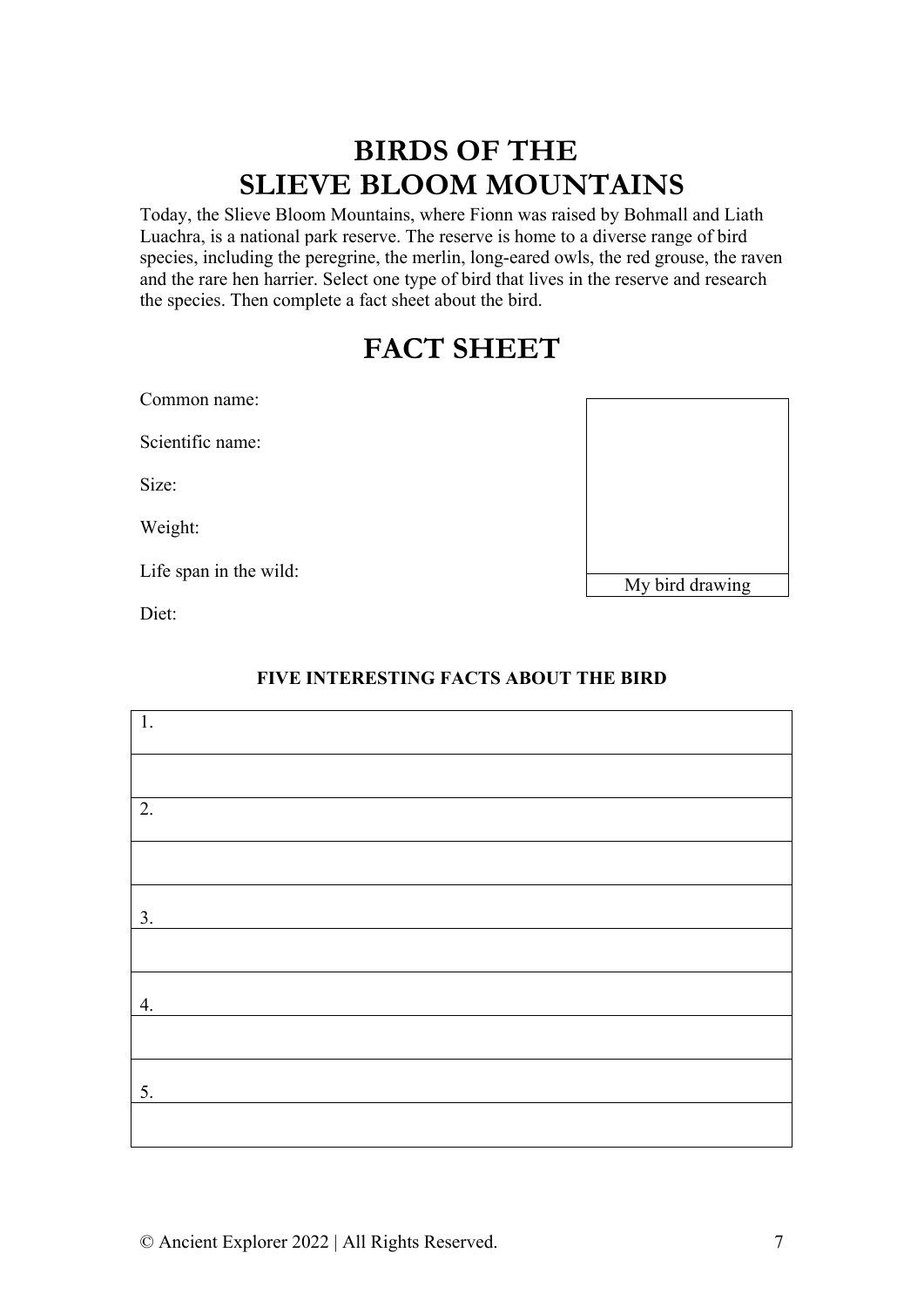# **FIONN AND THE GOLDEN RING**

Write a short summary of Fionn's adventure at the Callaigh's Berra Lake. Make sure to include a description of where the lake is located and whom he met there.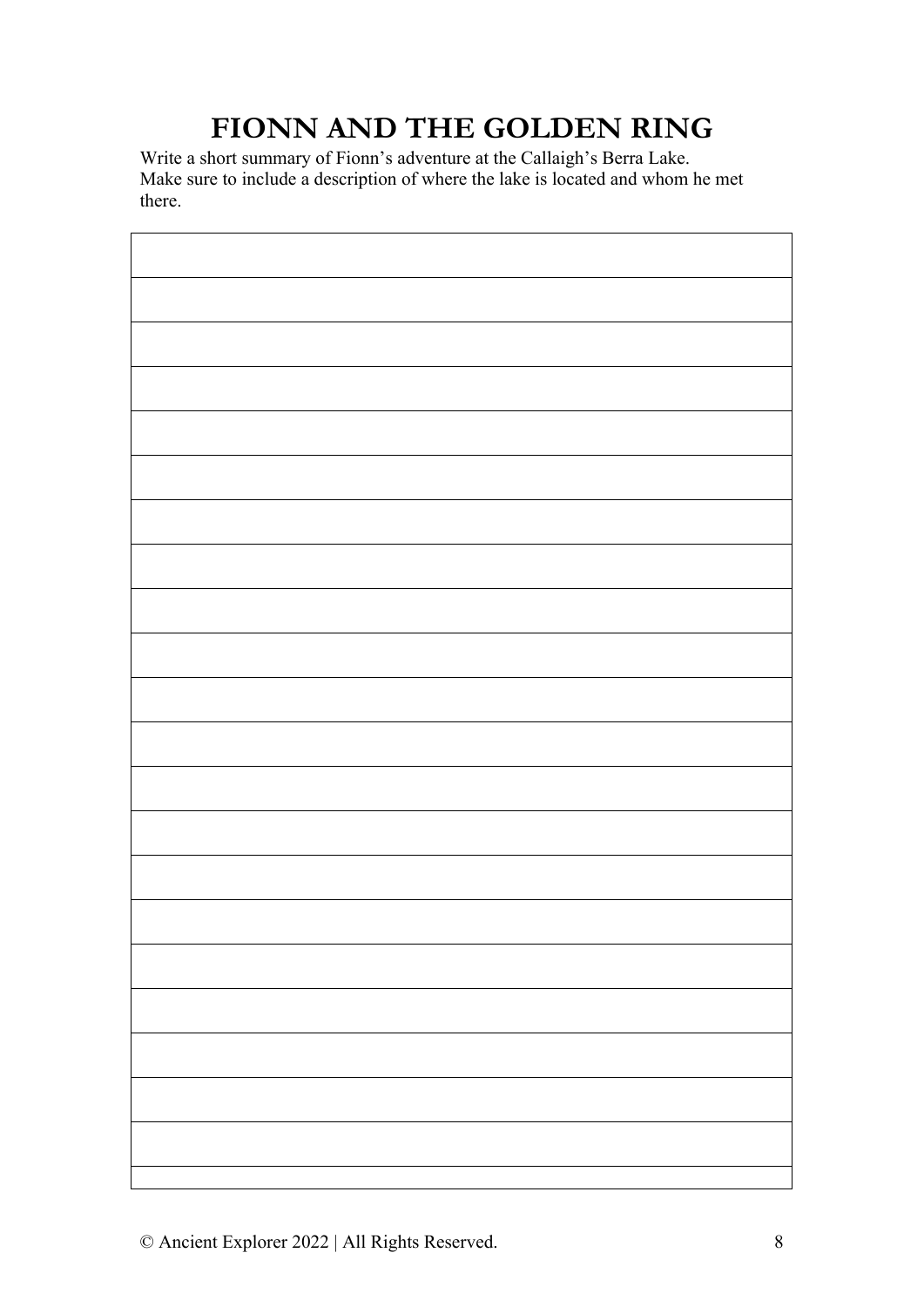## **FIONN AT CALLIAGH BERRA'S LAKE**

Draw a picture of Fionn at the lake and his encounter with Calliagh Berra.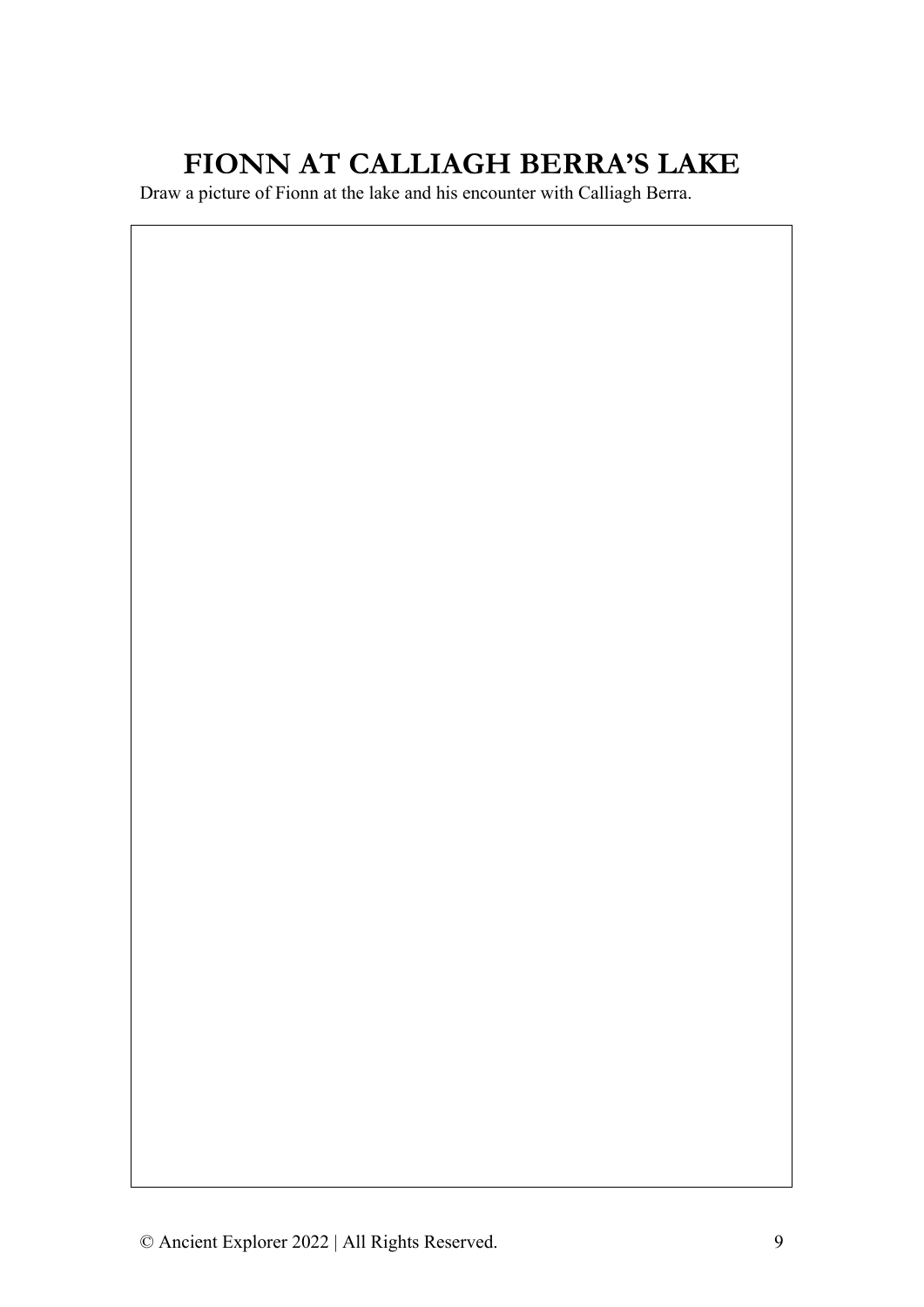#### **THE ARCHAEOLOGY OF THE CALLIAGH BERRA'S LAKE**

Describe what archaeological places are located at the Calliagh Berra's Lake. Make sure to include details of the materials were used to build the site and where the site is located.

Draw a picture of the archaeological place in the box below.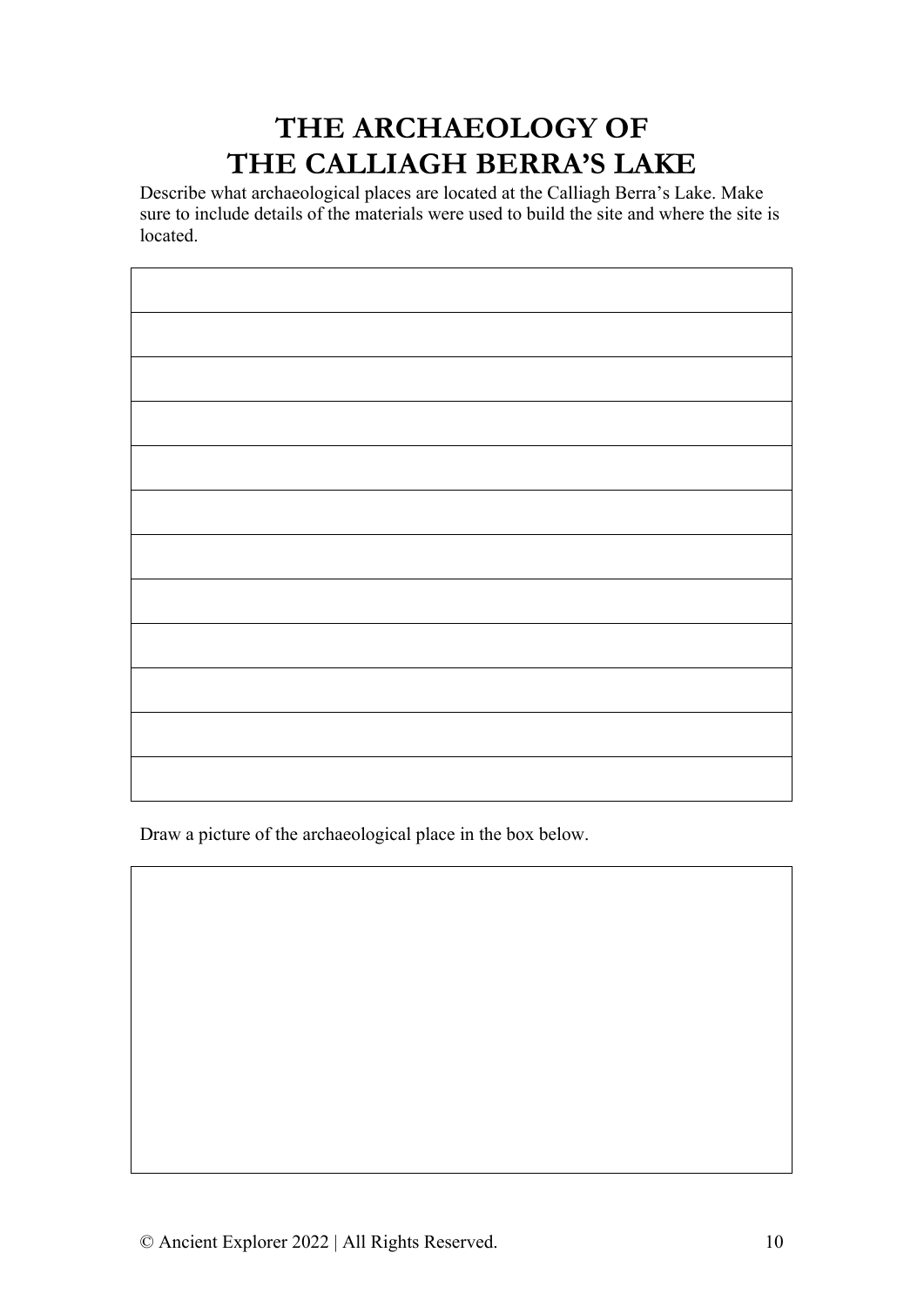#### **FIONN AND THE SALMON OF KNOWLEDGE**

Write a short summary of Fionn's adventure at the River Boyne. Make sure to describe where the river is located and how Fionn gained his supernatural powers.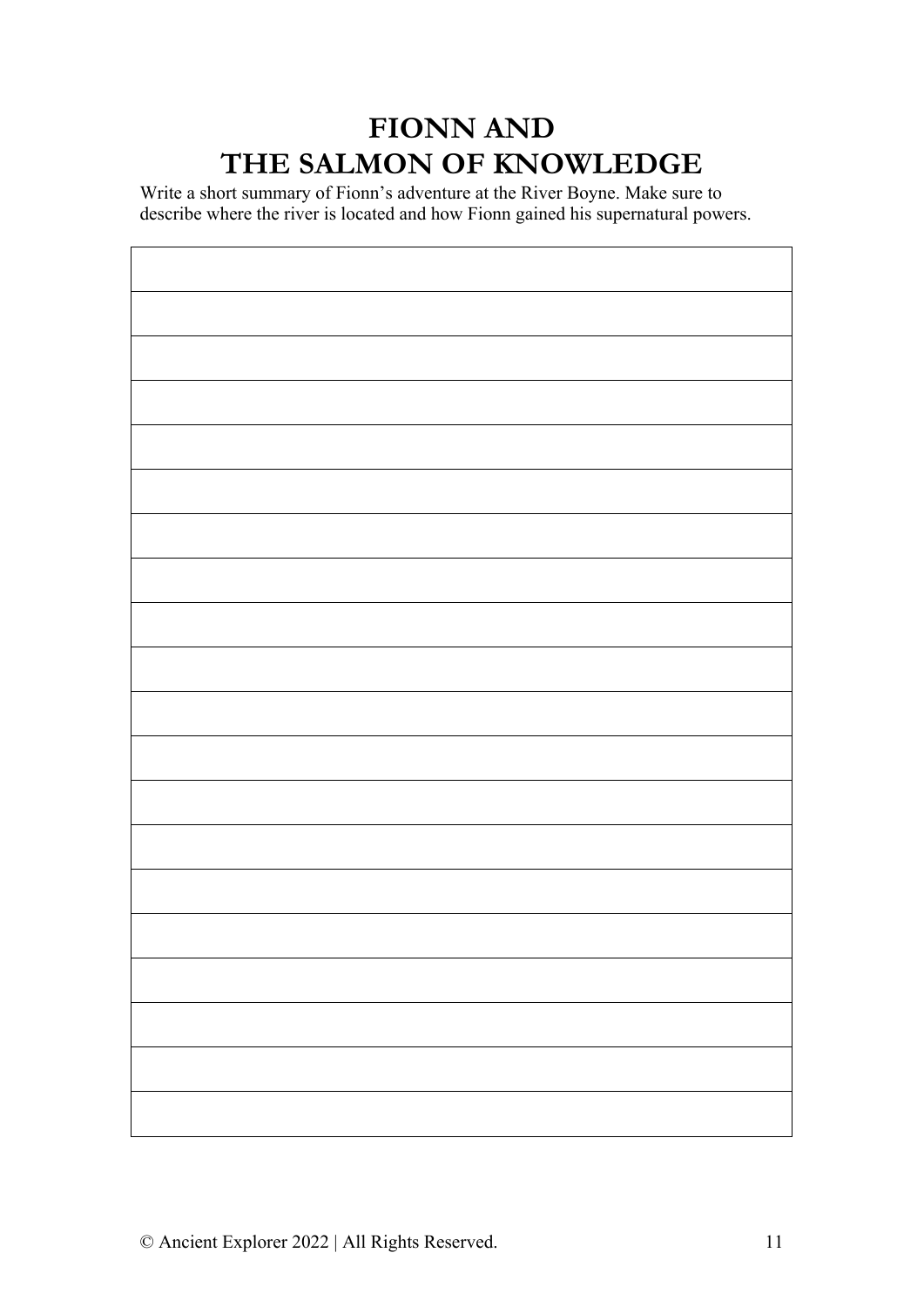# **FIONN AT RIVER BOYNE**

Draw a picture of Fionn at the river and his encounter with the bard Finnegas.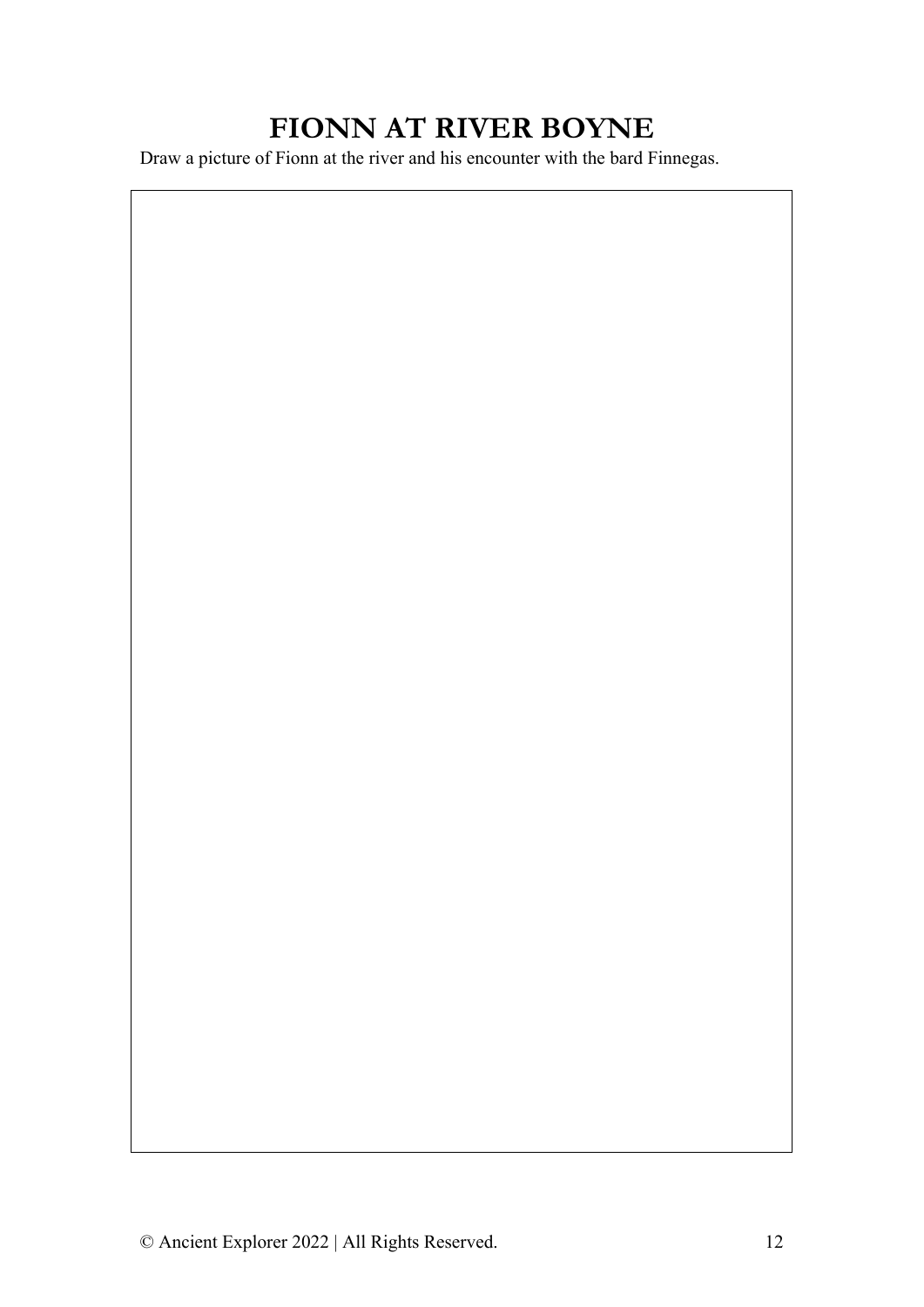# **RED-PECKED SALMON**

Write a short summary of salmon of the River Boyne. Make sure to include details about their physical characteristics and life cycle.

Draw a picture of a salmon in the box below. Make sure you label the main characteristics of the fish.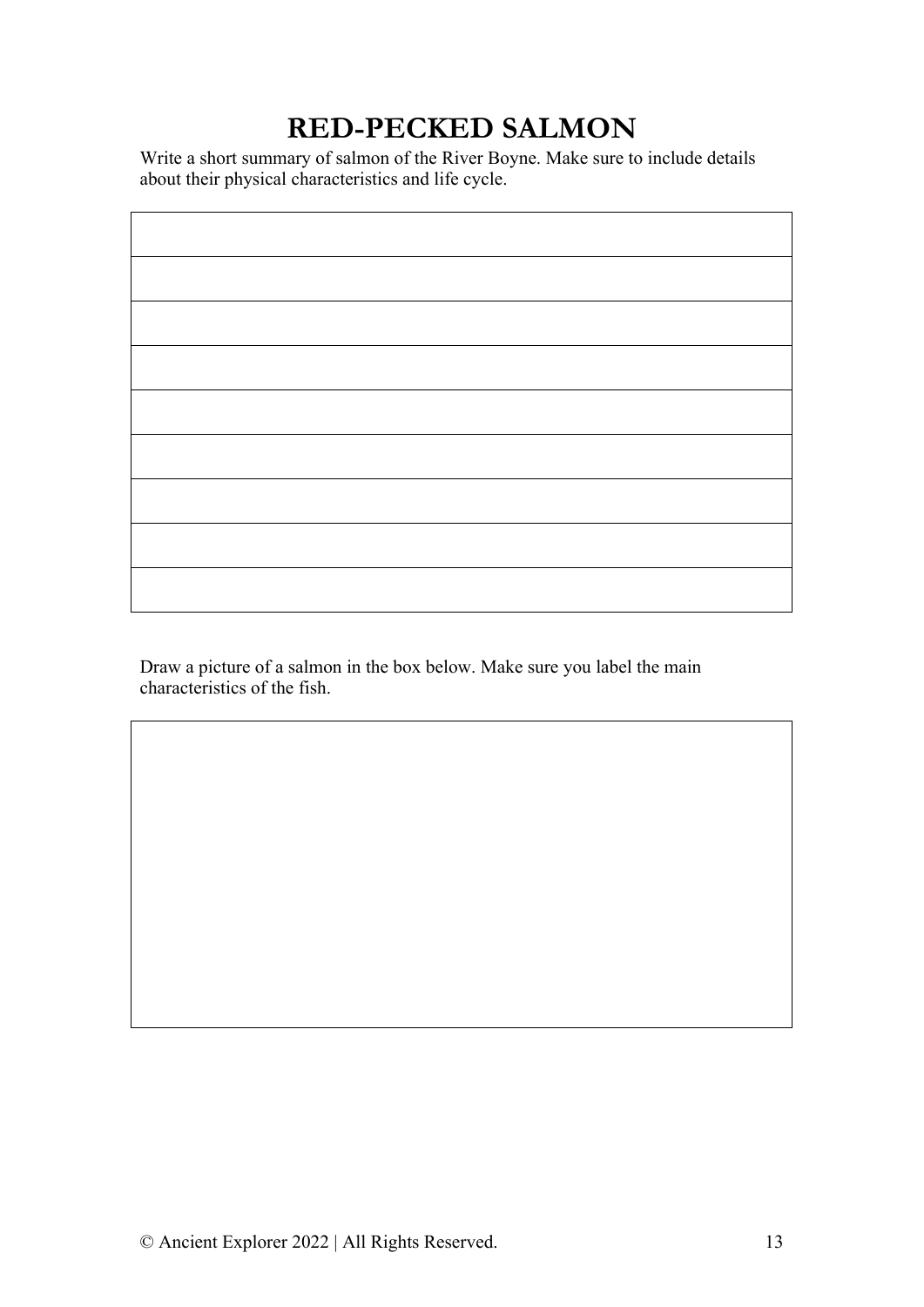# **THE HAZEL TREE**

Write a short description of the hazel tree, including details about the tree's leaf-type, flower and fruit.

Draw a picture of the tree below. Label the tree's main part.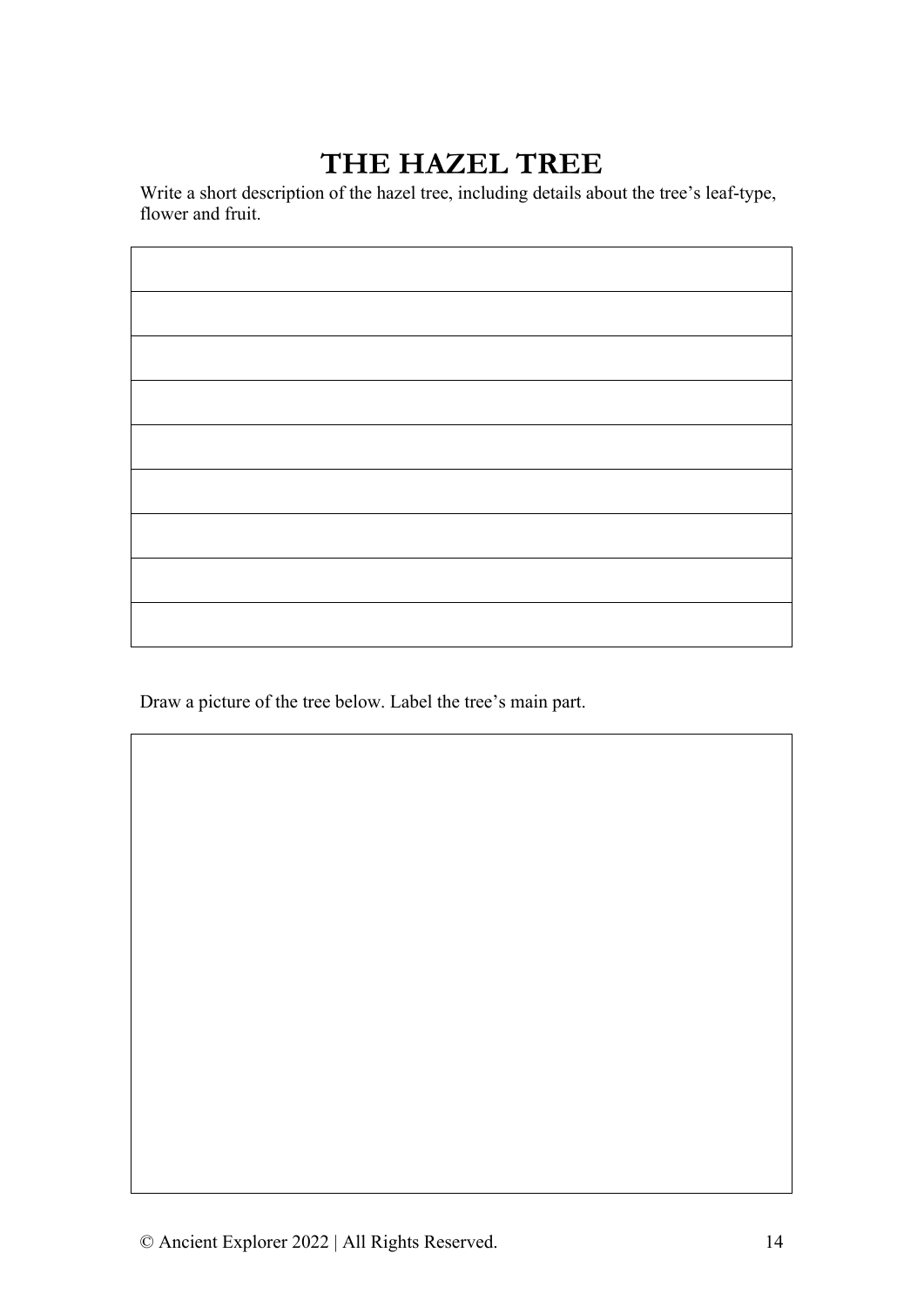#### **FIONN AND THE GREAT CAUSEWAY**

Write a short summary of Fionn's adventure at the Great Causeway. Make sure to describe how the causeway was built, according to local legend.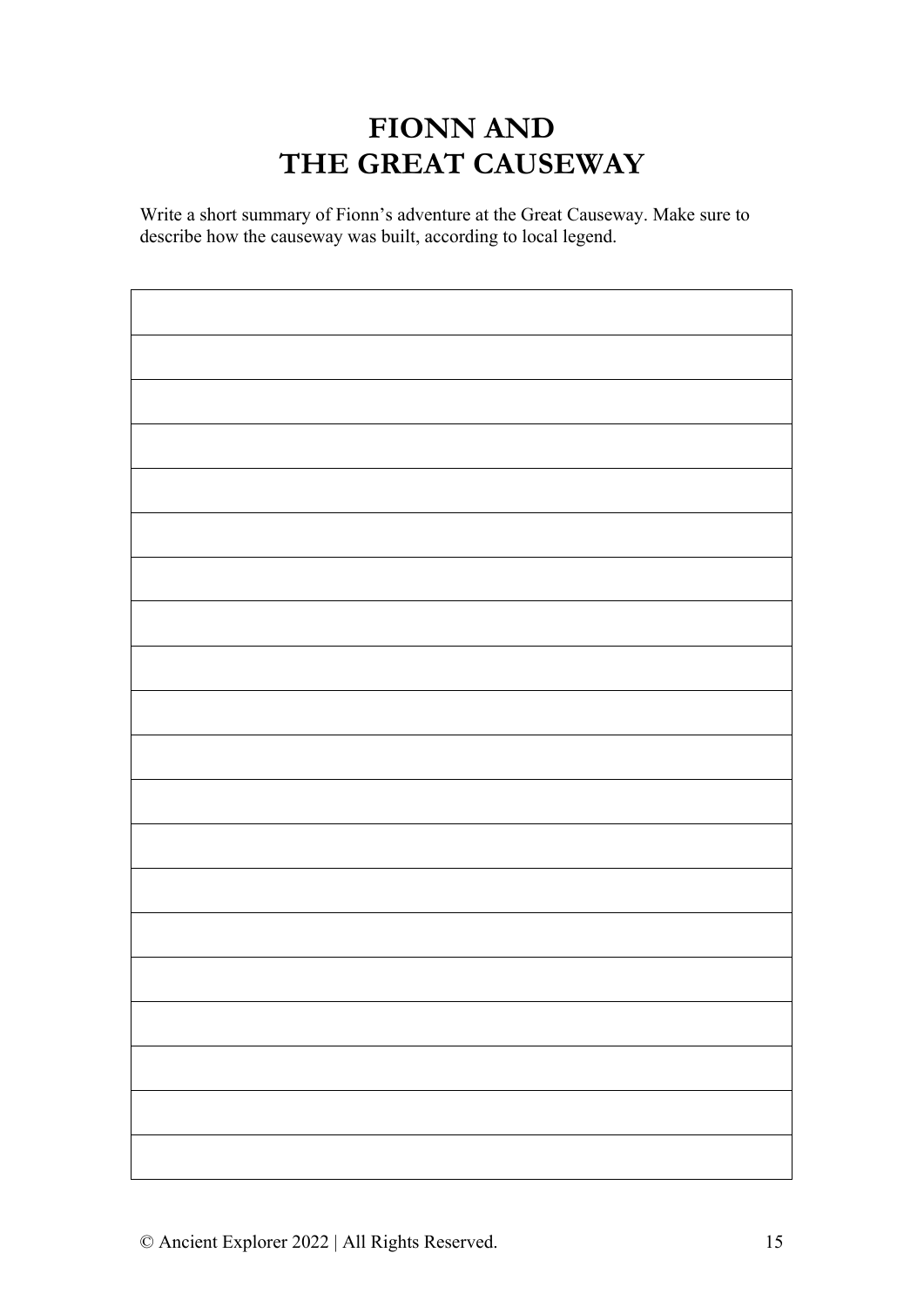#### **FIONN AT THE GREAT CAUSEWAY**

Draw a picture of Fionn at the causeway.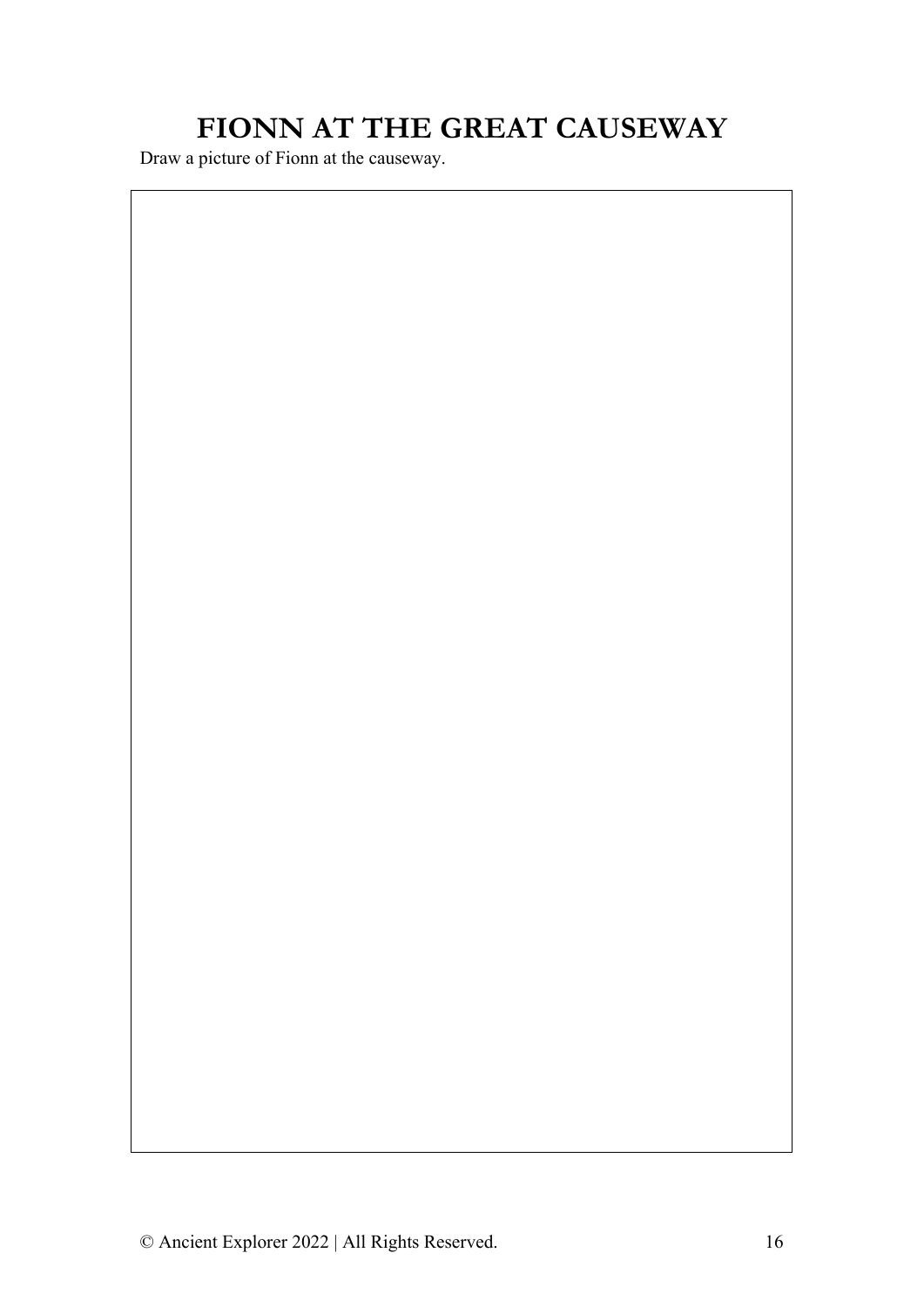# **THE GREAT CAUSEWAY**

In your own words, describe the geological processes that formed the great causeway.

Draw a picture of the geological processes. Label its main events.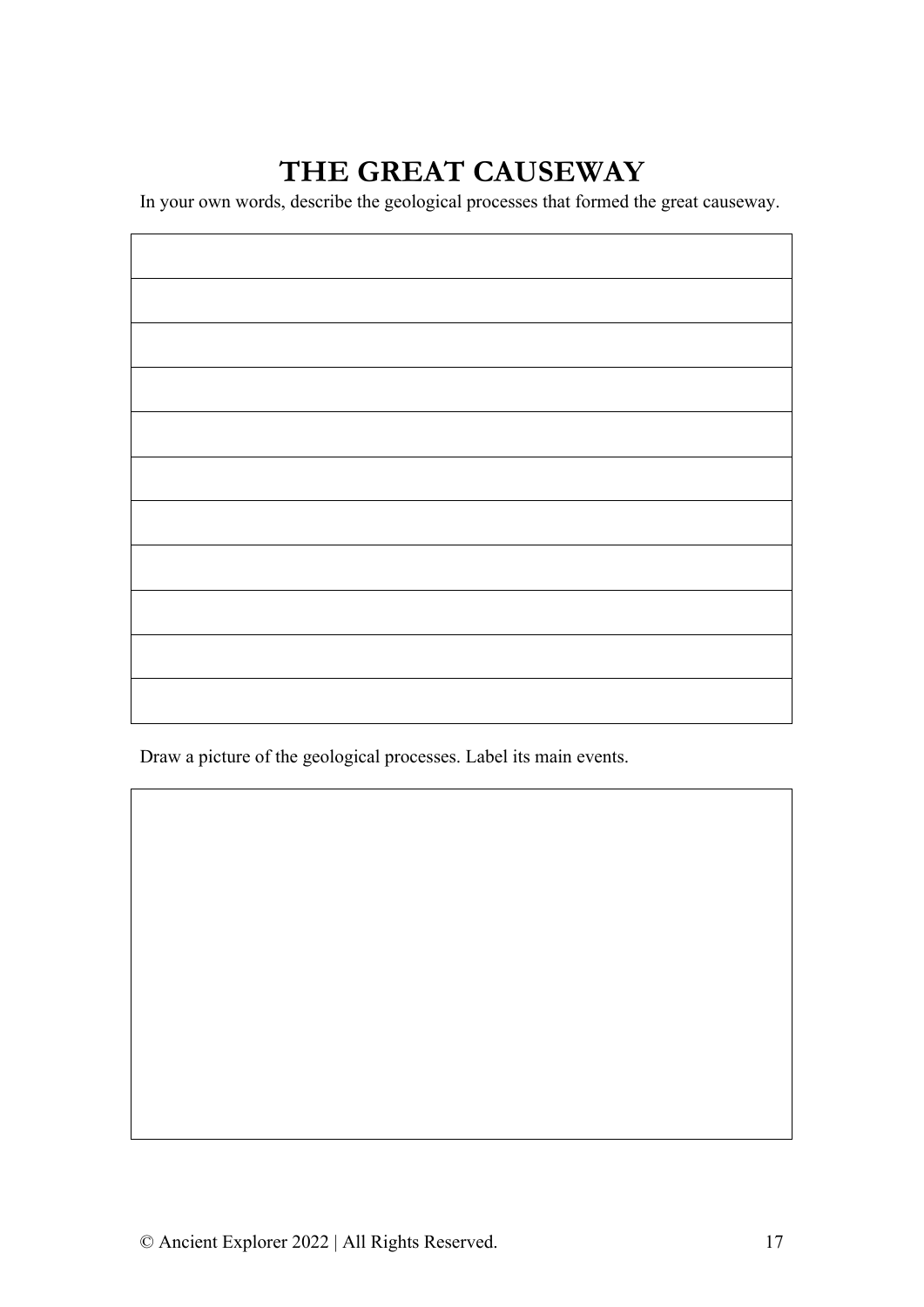#### **WHAT DID YOU LEARN FROM FIONN'S ADVENTURES?**

Write a reflection describing what you learnt from Fionn's adventure. You might like to consider the following questions. What character/s did you identify with and why? What qualities do you think Fionn demonstrated? Are these qualities important to you? If so, how do you think you can develop them? Do you think his story is still important today? If so, make sure to explain why.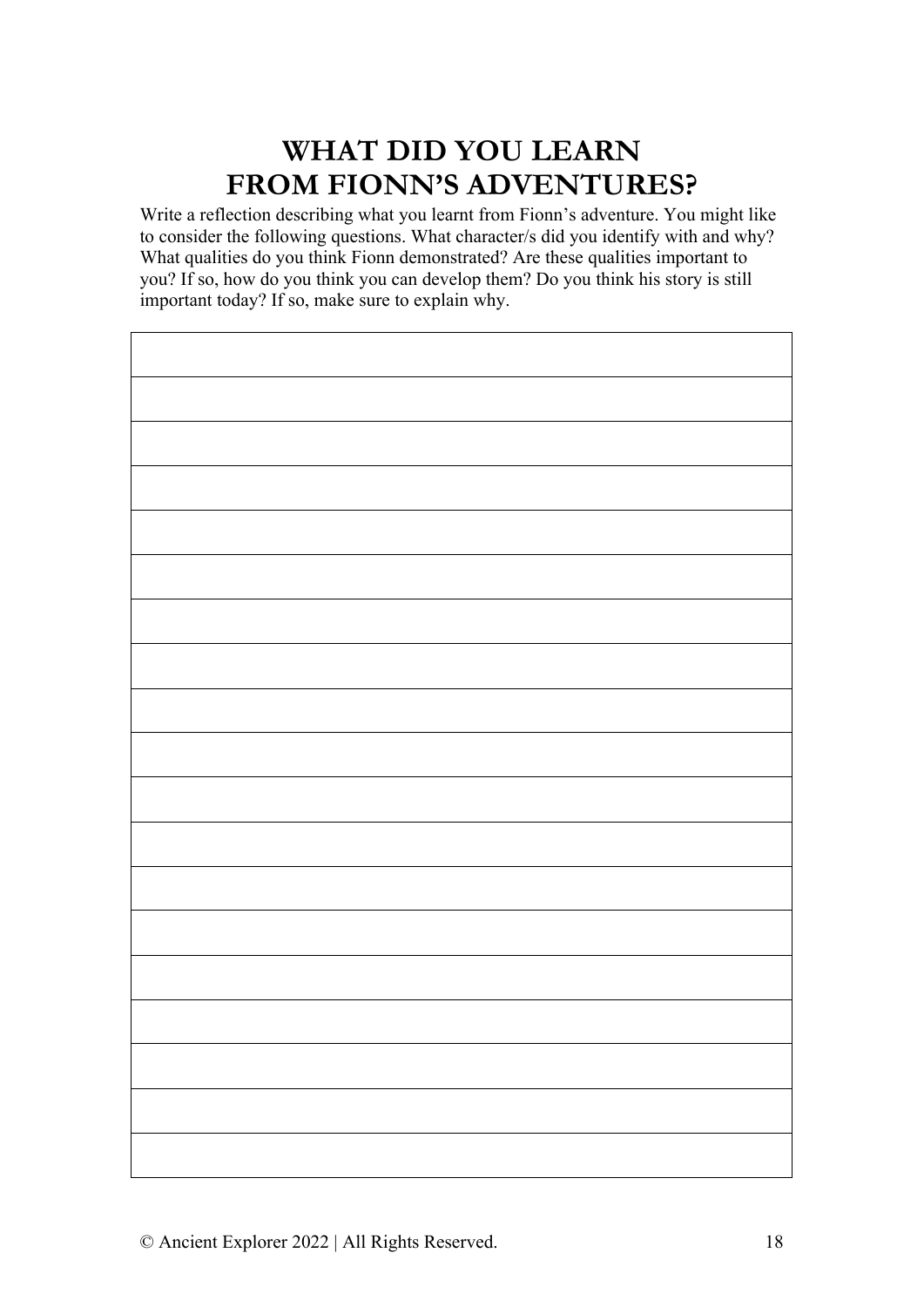